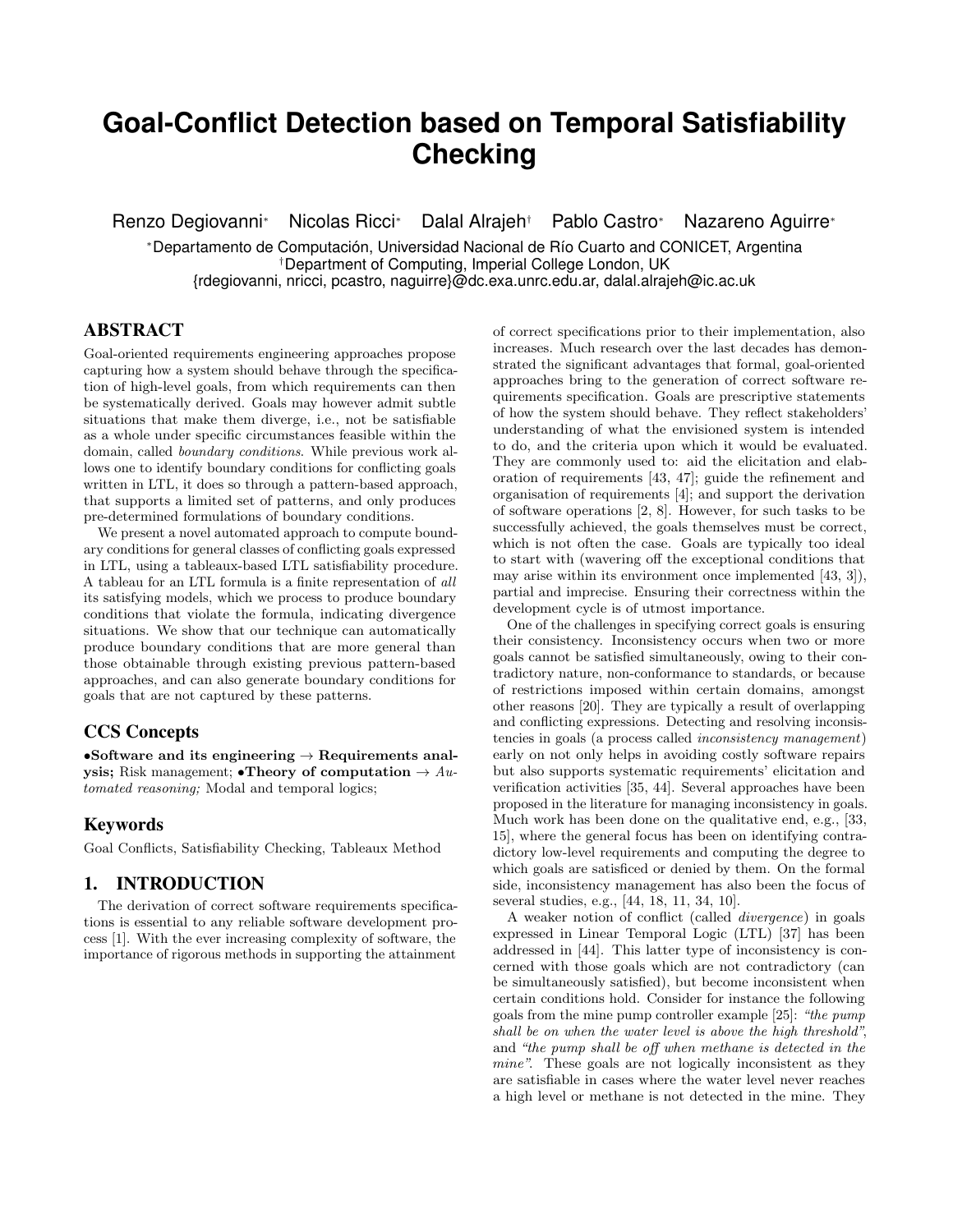become logically inconsistent only in the case when the water level is high and methane is present at the same time. Situations like the latter can be captured formally as assertions called boundary conditions, i.e., declarative formulas that characterise those particular circumstances that lead to inconsistency. Existing model synthesis approaches would not detect this type of inconsistency since there exists at least one model that satisfies such goals, in which the boundary condition never holds. So far, very limited work has been done on automatically finding boundary conditions for goal expressions, save for [44] which supposes goals expressed according to fixed templates written in LTL.

In this paper, we present a novel approach to automatically compute boundary conditions for conflicting goals expressed in LTL, using a satisfiability procedure based on tableaux. A tableau for an LTL formula is essentially a finite graph representation of all its satisfying models; it is built by first decomposing the formula whose satisfiability is being analysed, according to decomposition rules that produce, for temporal operators, constraints on the current state and future states, for their satisfaction. The resulting graph explores the possible ways of making the initial formula satisfiable, and in this process, contradictory portions are identified. The second phase of the tableau method removes contradictory portions, as well as parts of the graph that cannot satisfy eventualities, leaving a subgraph, the tableau, that captures all models of the formula (when it becomes empty, the formula is unsatisfiable). Intuitively, the tableau indirectly captures "conflicting situations", since any condition not included in the tableau necessarily prevents the formula from being satisfiable. Our approach consists of computing the tableau from a set  $G$  of goals, and then exploring it to identify conditions that would "escape" the tableau, thus violating the goals, to produce boundary conditions. Our approach is general, in the sense that it can automatically detect conflicts in goals expressed as any LTL formula (as opposed to [44], where goals must comply with specific patterns for conflict detection). In particular, our approach can be applied to all patterns in [44]. In fact, as we will show, our technique produces more general boundary conditions than those of the pattern-based approach, while at the same time it allows us to compute boundary conditions from goals not captured by these patterns.

The rest of the paper is organised as follow. In Section 2 we present the basic concepts that will be necessary throughout the paper. In Section 3 we present an illustrating example, together with some observations that motivate the approach. The approach itself is described in detail, in Section 4. We then perform a validation of our technique (Section 5), by comparing it with the pattern-based mechanism for conflict detection, and by applying our approach on various case studies. Finally, we discuss related work in Section 6, and draw some conclusions and further work in Section 7.

# 2. BACKGROUND

## 2.1 Goal-Oriented Modelling

Goal-Oriented Requirements Engineering [43] proposes capturing how a system should behave through the specification of a set of high-level goals, that will drive the requirements engineering process. Goals are prescriptive statements that the envisioned system is expected to achieve through the cooperation of its agents (e.g., humans, devices and software) within a given domain. Domain properties are *descriptive* statements about the problem world (such as natural laws). In this setting, a *goal model* is a decomposition of goals through refinements, which essentially capture how a goal can be achieved in terms of simpler ones. These goal refinements end when each leaf subgoal can be assigned to a single agent. Agents provide operations, whose combined behaviours must fulfill the goals. A requirement is a terminal goal assigned to a software agent, while an assumption is a goal assigned to an agent in the environment.

In this context, inconsistent goals may arise from conflicting expressions. In particular, a weak form of conflict, called divergence, is of relevance in goal-oriented requirements engineering. A set of goals  $G_1, \ldots, G_n$  is said to be divergent [44, 43] with respect to a set *Dom* of domain properties iff there exists a boundary condition BC such that the following conditions hold:

| $\{Dom, BC, \Lambda \ G_i\} \models false$<br>$1 \leq i \leq n$                                         | $(logical\ inconsistency)$ |
|---------------------------------------------------------------------------------------------------------|----------------------------|
| $\{Dom, BC, \bigwedge G_i\} \not\models \text{false},$ for each $1 \leq i \leq n$ ( <i>minimality</i> ) |                            |
| $BC \neq \neg(G_1 \wedge \ldots \wedge G_n)$                                                            | $(non-triviality)$         |

Intuitively, conditions 1 and 2 indicate that the boundary condition captures a particular combination of circumstances that makes the goals conflicting. Roughly speaking, the first condition establishes that goals  $G_1, \ldots, G_n$  cannot simultaneously be satisfied in Dom under any circumstances when BC holds. The second condition states that removing any of the goals no longer results in a logical inconsistency. The third condition prohibits a boundary condition to be simply the negation of goals. Notice also that the minimality condition forbids trivial boundary conditions (BC cannot be false nor can it be the negation of one of the goals  $(\neg G_i)$ , and requires it to be consistent with the domain Dom.

## 2.2 Linear-Time Temporal Logic

Linear-Time Temporal Logic (LTL) is a formalism that has been extensively employed to state properties of reactive systems. LTL assumes a lineal topology of time, i.e., each instant is followed by a unique future instant, and its formulas are evaluated over infinite traces that represent system executions. Given a set AP of propositional variables, LTL formulas are inductively defined using the standard logical connectives and temporal operators  $\bigcirc$  and  $\mathcal{U}$ , as follows: *(i)* every  $p \in AP$  is an LTL formula, and *(ii)* if  $f_1$  and  $f_2$  are LTL formulas, then so are  $\neg f_1$ ,  $f_1 \lor f_2$ ,  $f_1 \land f_2$ ,  $\bigcirc f_1$  and  $f_1 \mathcal{U} f_2$ . We consider the usual definition for the operators  $\Box$  (always),  $\diamond$  (eventually) and W in terms of  $\bigcirc$ , U and logical connectives. Temporal formulas are evaluated over infinite traces of propositional valuations. Formulas with no temporal operators are evaluated in the first valuation of a trace. Given a trace  $\sigma$ ,  $\bigcap f$  is true in  $\sigma$  iff f is true in  $\sigma$ [1..] (the trace obtained by removing the first valuation from  $\sigma$ ), and  $f_1 \mathcal{U} f_2$  is true in  $\sigma$  iff there exists a position i such that  $f_2$  holds in  $\sigma[i...]$ , and for all  $0 \leq j \leq i$ ,  $f_1$  holds in  $\sigma[j]$ .

In this work we focus on safety properties, typically specified as  $\Box f$ , and a particular kind of *liveness* properties, namely those captured by the reachability and response patterns, specified as  $\Diamond f$  and  $\Box(f_1 \rightarrow \Diamond f_2)$ , respectively. For further details on LTL and temporal patterns, see [30].

#### 2.3 The Tableau Method for LTL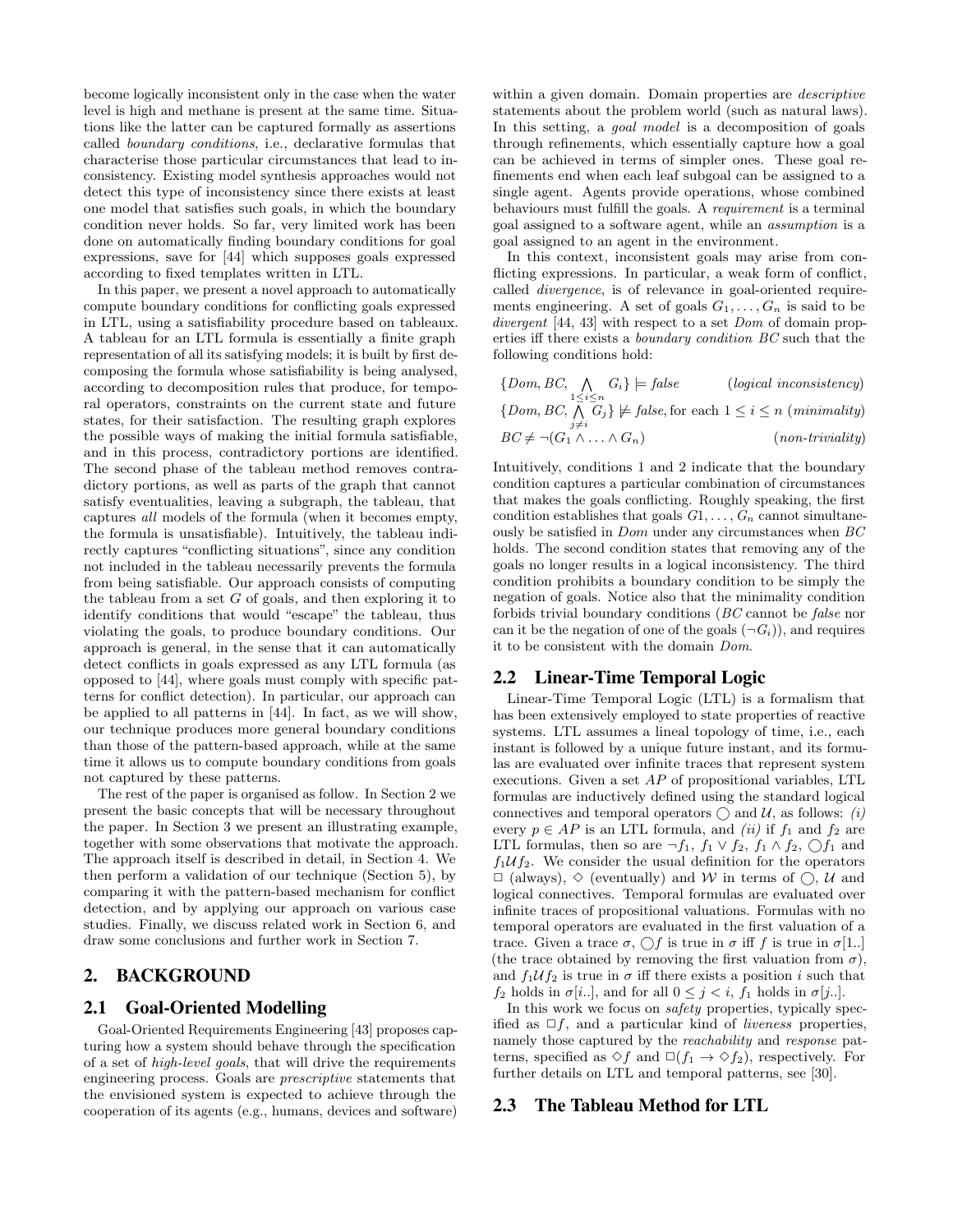The tableau method is a well-known logical satisfiability approach, based on the decomposition of the formula being assessed according to the semantics of its logical operators, to search for satisfying valuations. In propositional logic, formulas are decomposed according to the semantics of boolean connectives: a model satisfies  $f_1 \wedge f_2$  iff it satisfies both conjuncts at the same time; a model satisfies  $f_1 \vee f_2$  iff it satisfies at least one of the disjuncts; and so on. Notice that if we start with the singleton containing the assessed formula and connect sets of formulas according to decomposition rules (e.g.,  ${f_1 \wedge f_2}$  will be connected to  ${f_1, f_2}$ , then this tableau process leads to a finite tree, the tableau. Branches originate due to disjunction; finiteness is guaranteed because sets containing contradictions are not further expanded, and atomic formulas cannot be decomposed. In a propositional tableau structure, leaves not containing contradictions characterise sets of satisfying valuations: those obtained by assigning true (resp., false) to atomic variables appearing positively (resp., negatively) in the branch, and assigning any truth value to any other atomic proposition.

The tableau method for LTL extends propositional tableau with rules to cope with temporal operators. Temporal operators will lead to requirements on the "current" state in a trace, and on the rest of the trace. For instance,  $\Box f$  (globally f) will hold in a trace iff f holds in the current state of the trace, and  $\Box f$  holds in the rest of the trace (or equivalently, if  $\bigcirc \Box f$ holds in the current state). On the other hand,  $\Diamond f$  leads to branching, as disjunction does: a trace satisfies  $\Diamond f$  iff the current state satisfies f or the rest of the trace satisfies  $\Diamond f$  (or equivalently,  $\bigcirc \Diamond f$  is satisfied in the current state). Notice that these additional decomposition rules, if applied exhaustively, may lead to infinite branches. To avoid decomposing the same formula twice, decomposed formulas are marked, and if a decomposition leads to a previously constructed set, then the arc will lead to the already produced one (thus, LTL tableaux are graphs, as opposed to propositional tableaux, which are trees). Then, LTL tableaux will deal with sets of formulas and marked formulas (subformulas of that being assessed), connected according to decomposition rules. More precisely, LTL tableau works as follows. Initially, the tableau contains only one node, the root, consisting of the (unmarked) formula being queried for satisfiability. Then, each node will be decomposed according to the following rules:

$$
\frac{f_1 \wedge f_2}{f_1} \alpha \qquad \frac{\Box f_1}{f_1} \alpha
$$
\n
$$
\frac{f_1 \vee f_2}{f_1 \mid f_2} \beta \qquad \frac{\Diamond f_1}{f_1 \mid \bigcirc \Diamond f_1} \beta \qquad \frac{f_1 \vee f_2}{f_2 \mid f_1 \wedge \bigcirc (f_1 \vee f_2)} \beta
$$

Notice that we do not have rules for negation; we assume the original formula to be in negation normal form (NNF), where negations are pushed to be applied to atomic propositions. Rules labelled with  $\alpha$  do not lead to branches, whereas those labelled with  $\beta$  produce branches.

DEFINITION 2.1 (ELEMENTARY FORMULA). We call literal to a propositional variable or its negation. A formula is elementary iff it is a literal, or a temporal formula whose main operator is  $\bigcirc$ .

Then, the above rules are applied iteratively, taking into account marked vs unmarked formulas, and elementary formulas, as follows:

- 1. If n is a node labelled with a set  $S$  of formulas containing at least one unmarked non-elementary formula  $f$ , then: (i) if f is a formula  $\alpha$ , and  $\alpha_1, \alpha_2$  are the formulas resulting from decomposing  $f$ , then we create a node n' labelled with the set  $(S - \{f\}) \cup \{\alpha_1, \alpha_2\} \cup \{f^*\},\$ and then we connect n with  $n'$ ; (ii) if f is a formula  $\beta$ , and  $\beta_1, \beta_2$  are the formulas resulting from decomposing f, then we create two nodes  $n_1$  and  $n_2$ , such that,  $n_1$ is labelled with the set  $(S - \{f\}) \cup \{f^*\} \cup \{\beta_1\}$  and  $n_2$ is labelled with  $(S - \{f\}) \cup \{f^*\} \cup \{\beta_2\}$ , and finally we connect n with  $n_1$  and  $n_2$ .
- 2. If  $n$  is a node labelled with a set  $S$  that contains only elementary and marked formulas, then we create a node n' labelled with the set S', such that,  $\phi \in S'$  iff  $\bigcirc \phi \in$ S, and then we connect n with  $n'$ .

DEFINITION 2.2 (STATES AND PRE-STATES). The set of nodes  $S_N \subset N$  that contain only elementary or marked formulas are called states, whereas the set  $P_N \subset N$  that contains the initial root node and immediate successors of states are called pre-states.

After constructing the tableau, to decide if  $\varphi$  is satisfiable, the unsatisfiable nodes must be eliminated from the graph. To do so, the following deletion rules are repeatedly applied:

- 1. If a node contains both a proposition  $p$  and its negation  $\neg p$ , it is eliminated.
- 2. If all successors of a node have been eliminated, it is eliminated.
- 3. If a node is a pre-state that contains some eventuality  $\Diamond f_2$  or  $f_1$  U  $f_2$  that is not satisfiable, then it is eliminated. A formula  $\Diamond f_2$  or  $f_1 \mathcal{U} f_2$  is satisfiable in a pre-state iff there exists a path in the tableau leading from that pre-state to a node that contains formula  $f_2$ .

Intuitively, eventualities express "promises" that a property will eventually be fulfilled, so one must guarantee that a future state satisfies them, to consider these satisfiable.

The decision procedure ends when all unsatisfiable nodes have been removed from the tableau. If the initial node has been eliminated, the initial formula is unsatisfiable; if not, it is satisfiable. The reader is referred to [46] for further details and examples regarding the tableau construction for LTL.

As an example, consider the tableau in Figure 1, generated for the formula  $\Box \bigcirc p \wedge \Diamond \neg p$ . The *root* node contains  $\{\Box \bigcirc p, \Diamond \neg p\}$  (we already decomposed the conjunction for space reasons). All nodes whose identifiers are in boldface  $(n2, n3, n5, n8 \text{ and } n9)$  are states. Node n8 cannot be further expanded since it contains a propositional inconsistency  $(p \text{ and } \neg p)$ . Notice also that all nodes reachable from n3 contain p, and therefore they cannot fulfil the eventuality  $\neg p$ associated to formula  $\Diamond \neg p$ . The parts of the tableau that are eliminated according to the above rules are highlighted in the figure. Since root belongs to the tableau after all deletion rules have been applied,  $\Box \bigcap p \land \Diamond \neg p$  is satisfiable; the tableau also indicates the only way to make it satisfiable is in a trace in which the eventuality  $\neg p$  is fulfilled in the first state, while in the rest of the trace p is satisfied.

#### 3. MOTIVATING EXAMPLE

To illustrate both the problem addressed and our proposed solution, let us consider a simplified version of the Mine Pump Controller (MPC) [25]. The MPC has a sensor that detects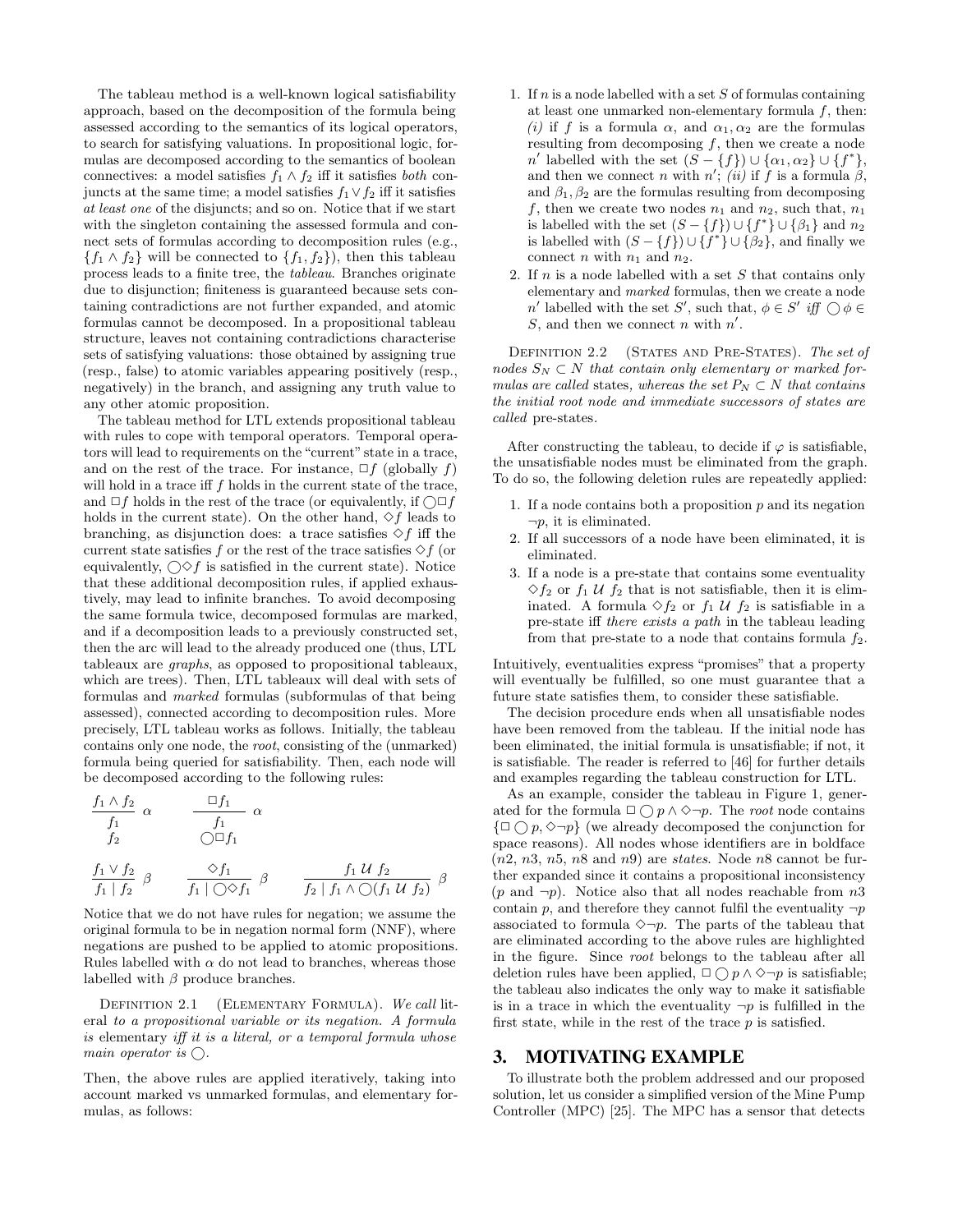

Figure 1: Tableau Example.

when the water level is high, and a sensor to detect the presence of methane in the environment. The propositional variables  $hw$ , m and po are employed to represent the facts that a high water level is reached, that methane is present in the environment, and that the pump is on, respectively. In this context, the following goals are relevant:

Goal: Maintain[PumpOffWhenMethane]

InformalDef: The pump should be off when methane is detected in the mine.

FormalDef:  $\square(m \to \bigcirc(\neg po))$ 

Goal: Maintain $[PumpOnWhenHighWater]$ 

InformalDef: The pump should be on when the water level is above the high threshold.

FormalDef:  $\square(hw \rightarrow \bigcirc (po))$ 

While these goals can be simultaneously satisfied (e.g., when the water level is never high or methane is never present in the environment), they become logically inconsistent when, at the same time, the water level is high and methane is present. Such conflicting situations, in this case characterised by the boundary condition  $\Diamond$ (hw  $\land$  m), are not obvious to identify, and are very important to detect. We propose automatically detecting such boundary conditions by constructing and processing a tableau from the goals' temporal formalisations. Let us provide some intuition on how the process works, in the particular case of safety goals.

From the above safety goals (that we denote here as  $G_1$ ) and  $G_2$  for space reasons), the tableau method previously introduced produces the tableau shown in Figure 2. The root node is the only pre-state, and nodes  $n0$ ,  $n1$ ,  $n2$  and  $n3$  are states. Also, since  $n3$  contains both p and  $\neg p$ , it is not further expanded (will be removed from the tableau). The dashed lines in the figure indicate that target nodes are reached through intermediate nodes (that are neither states nor pre-states).

States in the tableau capture sets of valuations in particular instants of a trace, through the literals they contain. For instance, state n0 characterises valuations (or points during a trace execution) in which there is no methane and water level is not high  $(\neg m \wedge \neg hw)$ . Moreover, if the "consistent" states in a tableau are identified (basically, the states of the tableau that remain after the removal phase), since these characterise all consistent situations, the negation of their disjunction indirectly captures how the goals would be violated (would



Figure 2: Tableau for the Mine Pump Controller.

"fall" into the unsatisfiable part of the tableau). In our particular example, this formula is  $\neg((\neg m \land \neg hw) \lor (\neg m \land$  $po) \vee (\neg po \wedge \neg hw)$ , and reaching it leads to a violation of the goals. Thus,  $\Diamond \neg ((\neg m \land \neg hw) \lor (\neg m \land po) \lor (\neg po \land \neg hw))$ is a boundary condition (or equivalently  $\Diamond((\neg hw \land m \land po) \lor$  $(hw \wedge (m \vee \neg po))$ , as our tool produces it after simplification), evidencing a weak conflict between the goals. Actually, as we will explain later on, this is in fact a *potential* boundary condition, since it may not satisfy minimality (an additional checking must be performed on our produced violations to guarantee minimality).

It is worth noting that our computed boundary condition is more general than that manually identified above  $(\Diamond (hw\wedge m)).$ By more general we mean that the formula  $\Diamond$ (hw $\land$ m) implies the boundary condition computed by our approach. As we will show in our experimental assessment, this tableaubased approach produces more general conflicts than those obtained using alternative pattern-based techniques. In the next section, we describe in detail the approach, including how other kinds of goals (besides safety) are handled.

## 4. THE APPROACH

Our tableau-based approach to automatically detect goal conflicts receives a goal-oriented requirements specification composed of LTL formulas capturing the domain assumptions Dom, as well as goals  $G = \{G_1, \ldots, G_n\}$ . The process may determine that there are no conflicts, or that there exist either strong or weak conflicts. The most relevant case, upon which we concentrate in this work, is when *weak* conflicts are detected. If this is the case, our process produces a set  $BC = \{BC_1, \ldots, BC_k\}$  of boundary conditions capturing different divergent situations between the goals in the domain.

Our approach is able to deal with safety goals and a particular kind of liveness goals, namely those that can be expressed following the reachability or response (progress) patterns [30]. Reachability goals have the form  $\Diamond f$ , while response goals have the form  $\square(f_1 \rightarrow \diamond f_2)$ . Progress goals, on the other hand, are expressed as  $\Box \Diamond f_2$ , and are a particular case of response goals (those where  $f_1 = true$ ) [30].

The overall approach is summarised in the following steps. (1) Tableau generation and refinement: A tableau structure T for  $Dom \wedge G$  is automatically generated using the LTL decision procedure presented in Section 2.3. As mentioned before, structure T encodes all models of  $Dom \wedge G$ . If after the deletion rules are applied all the nodes are removed from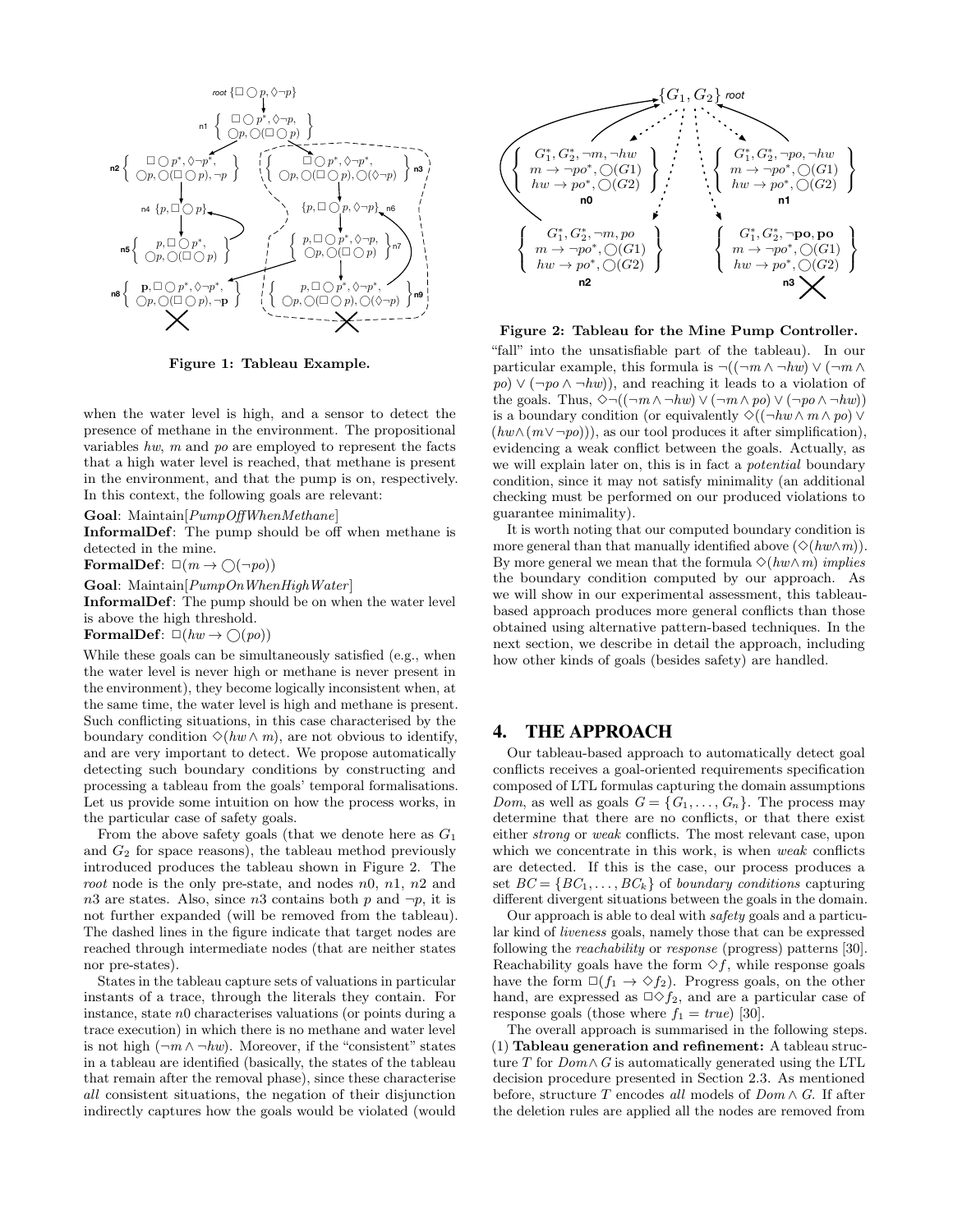Algorithm 1 takes as input an LTL specification of the domain Dom and of a set of goals G. The output indicates if the goals have no conflict, or if they are strongly or weakly conflicting. When goals are weakly conflicting, a set BC of boundary conditions capturing divergences is produced.

| 1:  | function DETECTDIVERGENCES ( $Dom, G$ ): BC                                        |                                 |  |  |  |  |
|-----|------------------------------------------------------------------------------------|---------------------------------|--|--|--|--|
| 2:  | $T = \langle N, R, root \rangle \leftarrow LTL\text{-}TableauMethod(Dom \wedge G)$ |                                 |  |  |  |  |
| 3:  | if $N = \emptyset$ then                                                            |                                 |  |  |  |  |
| 4:  | $\triangleright$ Dom $\wedge$ G is unsatisfiable.                                  |                                 |  |  |  |  |
| 5:  | return UNSAT. Goals and domain specifications are con-                             |                                 |  |  |  |  |
|     | tradictory.                                                                        |                                 |  |  |  |  |
| 6:  | else                                                                               |                                 |  |  |  |  |
| 7:  | $\triangleright$ Dom $\wedge$ G is satisfiable. Look for weak conflicts.           |                                 |  |  |  |  |
| 8:  | $\triangleright$ compute <i>potential</i> boundary conditions.                     |                                 |  |  |  |  |
| 9:  | $pBC \leftarrow$ SAFETYBC(T)                                                       | $\triangleright$ safety case.   |  |  |  |  |
| 10: | $G_{line} \leftarrow LivesGools(G)$                                                |                                 |  |  |  |  |
| 11: | for all $G_i \in G_{line}$ do                                                      | $\triangleright$ liveness case. |  |  |  |  |
| 12: | $pBC \leftarrow pBC \cup \{\text{LIVENESSBC}(T, G_i)\}\$                           |                                 |  |  |  |  |
| 13: | end for                                                                            |                                 |  |  |  |  |
| 14: | $\triangleright$ Check divergence conditions.                                      |                                 |  |  |  |  |
| 15: | $BC \leftarrow FilterDivergences(Dom, G, pBC)$                                     |                                 |  |  |  |  |
| 16: | if $BC \neq \emptyset$ then                                                        |                                 |  |  |  |  |
| 17: | <b>return</b> Weak conflict detected: BC.                                          |                                 |  |  |  |  |
| 18: | else                                                                               |                                 |  |  |  |  |
| 19: | <b>return</b> No conflict detected: $\emptyset$ .                                  |                                 |  |  |  |  |
| 20: | end if                                                                             |                                 |  |  |  |  |
| 21: | end if                                                                             |                                 |  |  |  |  |
|     | $22:$ end function                                                                 |                                 |  |  |  |  |

T, then goals and domain specifications are contradictory, and we do not look at it any further; otherwise, we proceed to look for weak conflicts.

(2) Potential  $BC$  identification: At this point, tableau T produced in the previous phase is non-empty, and characterises all the models for  $Dom \wedge G$ , in the sense that every sequence that satisfies  $Dom \wedge G$  is a path in the tableau  $T$ , and every *finite* path obtained from  $T$  is the prefix of some model of  $Dom \wedge G$  [31]. However, there may exist some *infinite* paths in  $T$  that leave some eventuality formula unsatisfied, and thus, such paths do not satisfy  $Dom \wedge G$ .

Taking these observations into account, from  $T$ , there are two potential sources of divergences that must be analysed. On one hand, all the unsatisfiable nodes removed by the application of the tableau deletion rules characterise a particular kind of violation to  $Dom \wedge G$ . A condition that would force one to reach the inconsistent portion removed from  $T$ , may represent a divergence for Dom and G. We call this the safety case. On the other hand, given a liveness goal  $G_i \in G$ whose eventuality is f (e.g., a reachability goal  $G_i = \Diamond f$ ), an  $(infinite)$  path in the tableau  $T$  that does not pass through a state in which f holds, is a violation for  $G_i$  and a potential source of divergence between the goals. We call this the liveness case. Why these cases are *potential* divergences and not actual divergences is further discussed later on, and analysed in the next phase. This current phase will produce a set of LTL formulas characterising potential divergences for both the safety and liveness cases.

This phase is achieved by extracting from tableau  $T$  a set of path conditions that characterise the two kinds of inconsistencies just described. A path condition is an LTL formula characterising a path in the tableau (see Section 4.2). To produce path conditions,  $T$  is traversed starting from the root node, collecting the information provided by the states to build LTL formulas that capture the following situations. For the safety case, the produced LTL formula captures a path that escapes from  $T$ , directing us into the unsatisfiable nodes (those removed from the tableau during node deletion). For the liveness case, the produced LTL formula characterises

a path in  $T$  that avoids the states in which the eventuality of some liveness goal is fulfilled.

Path conditions are used to produce the potential boundary conditions  $pBC = \{pBC_1, \ldots, pBC_m\}$ , whose concrete formulation depends on whether they are safety or liveness cases. As previously mentioned, formulas in  $pBC$  are potential conflicts, because although they characterise violations for  $Dom \wedge G$ , they do not necessarily represent a divergence case between the goals with respect to the domain. More precisely, according to the divergence definition given in Section 2.1, we have to check if the logical inconsistency and minimality conditions are satisfied, to guarantee that these are divergences.

(3)  $BC$  extraction: This final phase consists of removing from  $pBC$  those conditions that do not satisfy the divergence properties in Section 2.1. The remaining boundary conditions  $BC = \{BC_1, \ldots, BC_k\}$  capture weak conflicts between the goals in G and the domain Dom.

Algorithm 1 describes how the above steps are combined. We provide further details of each step below.

#### 4.1 Generating and Refining the Tableau

 $LTL$ -TableauMethod (line 2 in Algorithm 1) implements the LTL decision procedure introduced in Section 2.3. It generates a tableau structure  $T = \langle N, R, root \rangle$ , which encodes all potential models for  $Dom \wedge G$ . Recall that the formula to which the tableau construction is applied (in our case  $Dom \wedge G$  is satisfiable iff the root node is not removed during the application of the deletion rules. Notice that in Algorithm 1 we simply indicate that the goals and domain constraints are contradictory, when the tableau is empty (root node removed). When, on the other hand,  $T$  maintains some nodes after the application of the deletion rules, then  $Dom \wedge G$  is *satisfiable*. In this case, the approach proceeds to generate potential boundary conditions, as described below.

#### 4.2 Generating Potential Boundary Conditions

After generating the tableau  $T$ , the approach proceeds to extract from T a set of of LTL formulas that characterise potential boundary conditions. More precisely, functions SAFETYBC and LIVENESSBC in Algorithm 1 generate these LTL formulas for the safety and liveness cases, respectively. In both cases, the LTL formulas are generated in two steps. First, SAFETYBC computes a set of frontier path conditions that escape from  $T$  directing us into the unsatisfiable nodes, previously removed by the tableau method. Similarly, Live- $NESSBC$  first computes a set of path conditions in  $T$  that avoid passing through the states in which the eventuality of some liveness goal is fulfilled. Then, given these path conditions, SafetyBC and LivenessBC generate the set of potential boundary conditions from these computed path conditions. In the remainder of this subsection, we introduce some terminology necessary to present the process for extracting potential boundary conditions from a tableau, and then we further describe the above mentioned functions.

#### *State Constraints, Successors and Path Conditions.*

Let  $T = \langle N, R, root \rangle$  be a tableau structure. The state nodes of T (see definition 2.2) contain literals that represent the constraints that the states should satisfy to be part of a model for the formula that was queried for satisfiability.

DEFINITION 4.1 (STATE CONSTRAINTS). Given a state node  $s \in S_N$ , the state constraints *imposed by s, denoted by*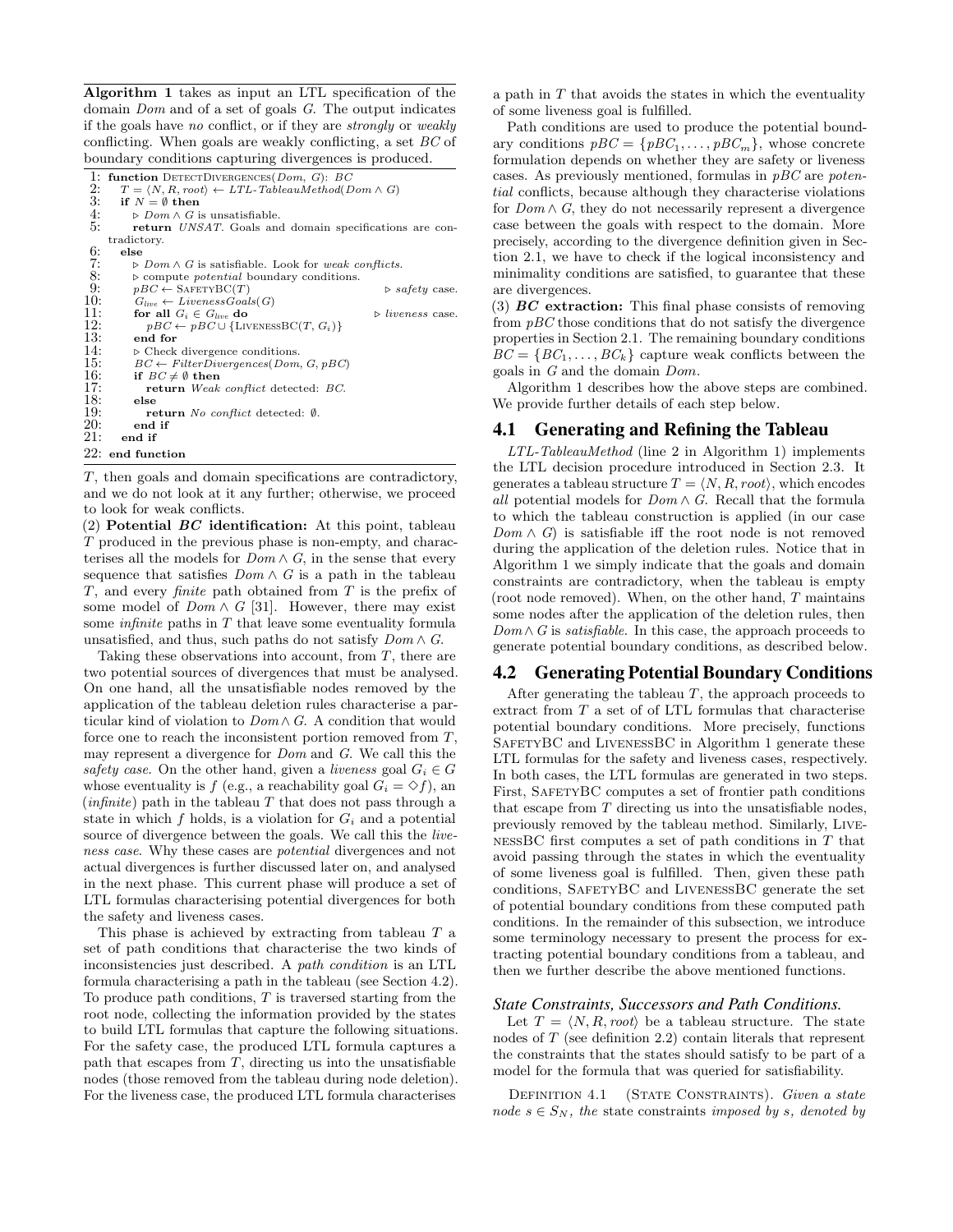$CONS(s)$ , are composed of the conjunction of literal formulas that s contains. Given a set  $S \subseteq S_N$  of state nodes,  $CONS(S)$ is defined as  $\bigvee$  CONS(s).  $s \in S$ 

 $\textit{CONS}(s)$  then returns a propositional formula that characterises all states that satisfy the conditions imposed by state s. For instance, if  $s = {\Box (p \vee \neg q)^*, \Diamond r^*, p \vee \neg q^*, \neg q, r}$ , then  $CONS(s) = \neg q \wedge r$ , characterising the states in which the proposition  $q$  is false and  $r$  is true.

Notice that, according to definition 2.2, some nodes in N are neither states nor pre-states. For the sake of simplicity, let us ignore all these intermediate nodes, preserving the transition relation between states and pre-states in R.

DEFINITION 4.2 (SUCCESSORS). Given two pre-state nodes  $d_1, d_2 \in P_N$ ,  $succ(d_1, d_2) = \{s \in S_N | (d_1, s) \in R \land$  $(s, d_2) \in R$ , i.e., the set of state nodes that transit from  $d_1$  to  $d_2$ . We will use succs(d) to denote all state nodes that are successors of pre-state d, i.e.,  $succ(s) = \{s \in S_N | (d, s) \in R\}.$ 

DEFINITION 4.3 (PATH). A path  $\rho = (d_0, S_0); (d_1, S_1);$  $\dots$ ;  $(d_k, S_k)$  in T is a sequence of pairs of a pre-state node and a set of state nodes such that: 1.  $d_0 = root$ ; 2.  $\forall i : 0 \leq$  $i < k, S_i \subseteq success(d_i, d_{i+1}),$  and  $S_k \subseteq success(d_k);$  3.  $\forall i: 0 \leq j$  $i \leq k, S_i \neq \emptyset.$ 

A loop-free path is a path where  $d_i \neq d_j$ , for  $0 \leq i < j \leq k$ .

DEFINITION 4.4 (PATH CONDITION). A path condition  $[\varphi_0, \ldots, \varphi_k]$  is a sequence of propositional formulas such that there exists a path  $\rho = (d_0, S_0); (d_1, S_1); \ldots; (d_k, S_k)$  for a given tableau T, where  $\varphi_i = CONS(S_i)$ , for all  $0 \leq i \leq k$ .

Intuitively, a path and its corresponding path condition characterise consistent ways of traversing the tableau T. Our approach will consider loop-free paths to compute path conditions for producing potential boundary conditions. The frontier path condition defined below is used for describing the paths that "cross" the frontier of the consistent part of the tableau, and lead to an inconsistent portion of it.

DEFINITION 4.5 (FRONTIER PATH CONDITION). A frontier path condition  $[\varphi_0, \ldots, \varphi_{k-1}, \psi]$  is a sequence of propositional formulas such that there exists in  $T$  a path condition  $\rho = [\varphi_0, \ldots, \varphi_k],$  and  $\psi = \neg \varphi_k$ .

#### *4.2.1 Potential Safety Boundary Conditions*

Function SAFETYBC given in Algorithm 2 receives as input the tableau structure  $T = \langle N, R, root \rangle$  and returns a set of potential boundary conditions. First, it calls function SAFETYFPCs (line 3) to compute a set of frontier path conditions, capturing paths that "escape" from T reaching the unsatisfiable nodes removed during the tableau construction. SAFETYFPCs explores  $T$  starting from the root node (invocation in line 3), and traverses  $T$  using the successors definition given above (set  $S_i$  in lines 19–21), recovering path conditions (line 22) required to finally reach the inconsistent portion of the tableau (set  $S_k$  and formula  $\psi$  in lines 14–15). The algorithm keeps track of the already visited pre-states nodes, so loops are not considered (lines 11–13). Intuitively, SAFEtyFPCs computes all the shortest loop-free frontier path conditions in  $T$ , that start in the *root* node and escape from  $T$ , ending in the unsatisfiable portion removed previously from T. Then, function SafetyBC encodes each frontier path condition as an LTL formula  $f$ , by nesting each condition in

the path using the next temporal operator  $\bigcap$  (line 5). The resulting formula f is used to generate a potential boundary condition  $\Diamond(f)$  (line 6). Intuitively, this formula indicates that there might be a conflict in our model if condition  $f$ is eventually reached, since it would lead to reaching the inconsistent part of the tableau. Notice that by applying  $\diamond$ to f we are somehow "generalising" the inconsistency case  $f$ . This is necessary because otherwise, and due to our analysis being limited to loop-free paths, the obtained divergences would be too strong (representing divergent cases of a fixed length). This generalisation step may however make the candidate boundary condition consistent with the goals and domain, so we will have to later on check for inconsistency with respect to these constraints (see Section 4.4).

Algorithm 2 Receives as input a tableau  $T = \langle N, R, root \rangle$ and returns a set  $pBC$  of LTL formulas, characterising potential boundary conditions.

```
1: function SAFETYBC(T): pBC \leftarrow \emptyset2: pBC \leftarrow \emptyset<br>3: frontier1
   3: frontier PCs \leftarrow SAFETYFPCs(T, \emptyset, [\cdot], root)<br>4: for all [\varphi_1, \ldots, \varphi_k, \psi] \in frontier PCs do
   4: for all [\varphi_1, \ldots, \varphi_k, \psi] \in frontier \overrightarrow{PCs} do<br>
5: f \leftarrow \varphi_1 \land \bigcirc (\varphi_2 \land \ldots \land \bigcirc (\varphi_k \land \bigcirc \psi) \ldots)<br>
6: pBC \leftarrow pBC \cup \{\Diamond(f)\}7: end for<br>8: return \frac{1}{2}return pBC9: end function
10: function SAFETYFPCs(T, V, \rho, d_{\rho}): FPC<br>11: if V = P_N then return \emptyset11: if V = P_N then return \emptyset<br>12: else<br>13: V' \leftarrow V \cup \{d_{\alpha}\}\12: else<br>
13: V' \leftarrow V \cup \{d_{\rho}\}14: S_k \leftarrow succs(d_\rho)<br>
15: \psi \leftarrow \neg CONS(S_k)16: currFPC \leftarrow \rho + +[\psi]<br>17: FPC \leftarrow {\}<br>18: for all d \in P_N - V'17: FPC \leftarrow \{\}<br>18: for all d \in P_N - V' do
19: if succs(d_{\rho}, d) \neq \emptyset then<br>
20: S_i \leftarrow succs(d_{\rho}, d)<br>
21: \varphi \leftarrow CONS(S_i)20: S_i \leftarrow succs(d_{\rho}, d)<br>
21: \varphi \leftarrow CONS(S_i)\frac{22}{23}:
 22:<br>
\rho' \leftarrow \rho + +[\varphi]<br>
23: FPC \leftarrow FPC \cup \text{SAFETYFPCs}(T, V', \rho', d)24: end if<br>25: end for
\frac{25:}{26:} end for
26: return FPC \cup \{currFPC\}<br>27: end if
                end if
28: end function
```
#### *4.2.2 Potential Liveness Boundary Conditions*

Function LivenessBC in Algorithm 3 takes as input the tableau T and a liveness goal  $G_i \in G_{live}$ , and returns an LTL formula that characterises different paths in T that do not guarantee the eventuality corresponding to the goal  $G_i$ . This LTL formula represents a potential divergence between goal  $G_i$  and the other goals and domain constraints. LIVENESSBC starts by identifying the nodes in  $T$  in which the eventuality required by  $G_i$  is fulfilled. That is, if  $G_i$  is a reachability goal  $\Diamond f$  or a response goal  $\Box (q \rightarrow \Diamond f)$ , then  $\Diamond f$  is the eventuality that  $G_i$  should fulfil. Then, sentence  $E \leftarrow Eventualities(T, G_i)$  in line 2 will store in E the set of all nodes from  $T$  that contain formula  $f$  (i.e., each node in  $E$ satisfies the eventuality demanded by goal  $G_i$ ). For instance, if  $G_i = \Diamond p$ , then all nodes from T that contain proposition  $p$ , will be in the set  $E$ .

After that, LivenessFPCs computes all the loop-free path conditions in a way similar to that for the safety case. However, for the liveness case, the path conditions computed avoid those paths that pass through the nodes in  $E$ . Then,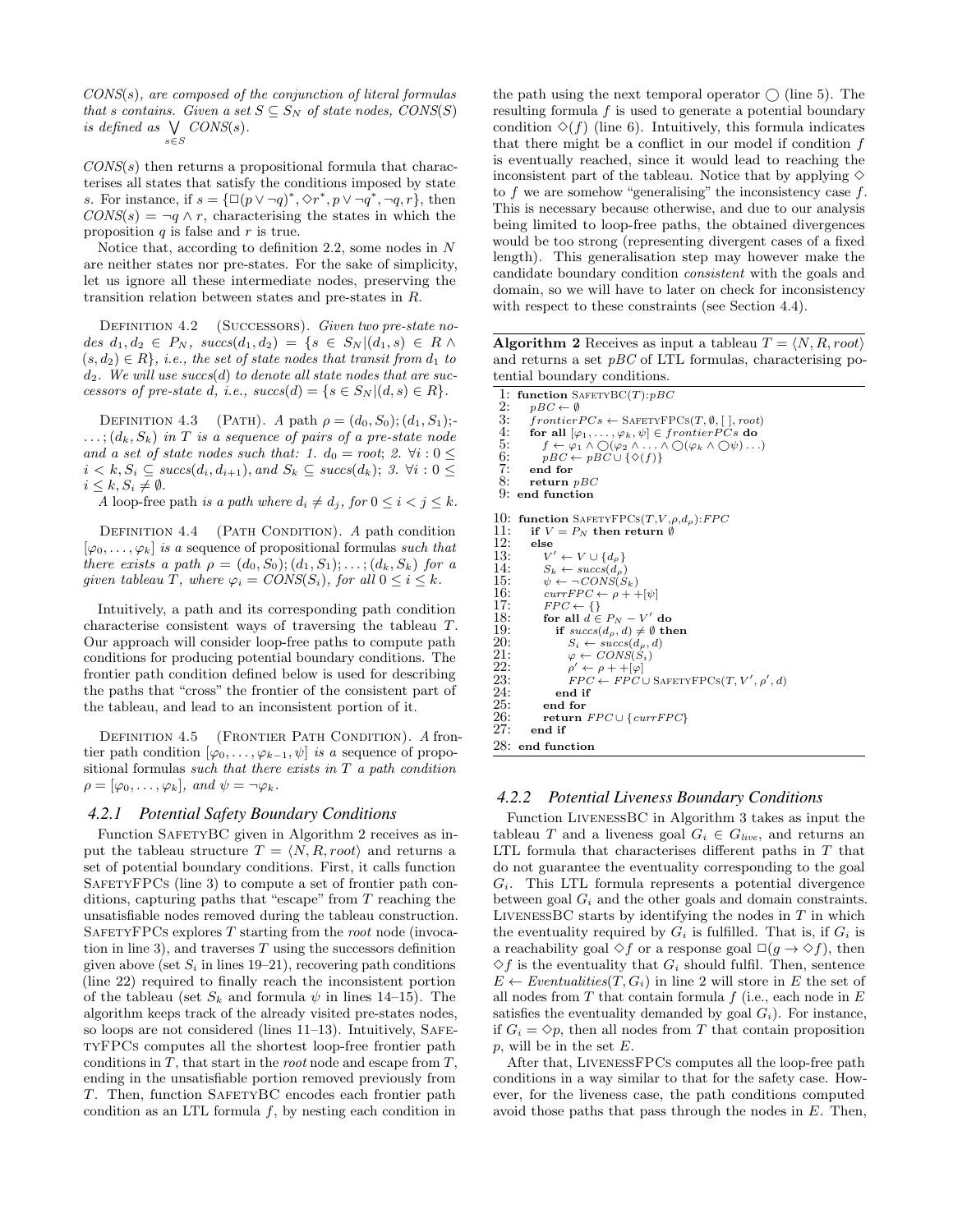the main difference with the safety case is the composition of the sets  $S_i$  and  $S_k$  in Algorithm 3. In particular, set  $S_i$  only considers state nodes that transition to the next pre-state node, but that are not included in the set  $E$  (line 21). The set  $S_k$  only contains the nodes that are in E (line 18), thus  $\psi$  $(i.e., \neg CONS(S_k) \wedge CONS(succs(d_{\rho}) - E))$  characterises the nodes that do not satisfy the eventuality (line 19).

LivenessFPCs then returns the shortest loop-free path conditions that avoid reaching nodes in which the eventuality required by  $G_i$  holds. In line 6, a formula f characterising each path condition, is generated. The disjunction of all these formulas captures all the different ways of traversing the tableau without hitting a state in which the eventuality of goal  $G_i$  is satisfied (line 7). If the goal is a reachability one, of the form  $G_i = \Diamond f$ , and the computed path condition is  $FC$ , then  $\square (FC)$  is the potential divergence (line 12). This LTL formula indicates that there is a conflict if the condition  $FC$  always holds, preventing the eventuality  $f$  required by  $G_i$  from being fulfilled. If, on the other hand, the goal is a response one, of the form  $G_i = \Box(f_1 \rightarrow \Diamond f_2)$ , and the computed path condition is  $FC$ , then  $\Diamond(f_1 \land \Box(FC))$ is the potential divergence (line 10). This LTL formula indicates that there is a conflict if  $f_1$  holds at some point, but the eventuality  $f_2$  is never fulfilled. Notice that  $f_2$ may be satisfied before the condition  $f_1$  holds, but it will not be satisfied an infinite number of times. The case of a progress goal  $\Box \Diamond f_2$  is the same as for response, simply taking  $f_1 = true$ . Notice again that, in both cases, by putting  $FC$  in the scope of  $\Box$  we are generalising the divergent case. Intuitively, formula  $\Box FC$  tries to characterise the *infinite* paths in the tableau that do not satisfy the  $G_i$ 's eventuality.

Despite the fact that the generated LTL formulas capture conflicts with  $Dom \wedge G$ , these may be discarded in the following phase because they may not meet all the requirements to be considered divergences, e.g., the minimality condition.

**Algorithm 3** Takes a tableau  $T = \langle N, R, root \rangle$  and a liveness goal  $G_i$ , and returns a potential boundary condition  $pBC$ .

```
1: function LIVENESSBC(T, G_i): pBC<br>2: E \leftarrow Eventualities(T, G_i)2: E \leftarrow Eventualities(T, G_i)<br>3: FC \leftarrow false3: FC \leftarrow false<br>4: PCs \leftarrow LIVE4: PCs \leftarrow \text{LivenessFPCs}(T, E, \emptyset, [ \cdot ], root)<br>5: for all [\varphi_1, \ldots, \varphi_k, \psi] \in frontierPCs5: for all [\varphi_1, \ldots, \varphi_k, \psi] \in frontier PCs do<br>6: f \leftarrow \varphi_1 \land \bigcirc (\varphi_2 \land \ldots \land \bigcirc (\varphi_k \land \bigcirc \psi) \ldots)<br>7: FC \leftarrow FC \lor f8: end for<br>9: if G_i =9: if G_i = \Box(\psi \to \Diamond \varphi) then<br>10: return \Diamond(\psi \land \Box (FC))10: return \Diamond(\psi \land \Box(FC)) \triangleright G_i is a response goal.<br>11: else
11: else<br>
12: return \square (FC)12: return \square(FC) \triangleright G_i is a reachability goal.<br>13: end if
              end if
14: end function
15: function LIVENESSFPCS(T, E, V, \rho, d_{\rho}): PC<br>16: \triangleright same algorithm as SAFETYFPCS, exce
              \triangleright same algorithm as SAFETYFPCs, except the computation of
         sets S_i and S_k.
\frac{17}{18}18: S_k \leftarrow success(d_\rho) \cap E<br>19: \psi \leftarrow \neg CONS(S_k) \wedge\psi \leftarrow \neg CONS(S_k) \land CONS(succs(d_{\rho}) - E)\frac{20}{21}:
21: S_i \leftarrow success(d_\rho, d) - E<br>22: S_i \leftarrow CONS(S_i)\varphi \leftarrow CONS(S_i)23:24: end function
```
## 4.3 Filtering Boundary Conditions

Continuing with Algorithm 1, after computing the set  $pBC$ of potential boundary conditions for the safety and liveness

cases, function FilterDivergences(Dom, G, pBC) is concerned with checking which ones represent actual divergences. The previous phase produces potential boundary conditions pBC, that may fail to be actual boundary conditions because of various reasons: (i) they might be consistent with the goals and domain constraints; (ii) they might not be minimal; or (iii) they might be the negation of a goal. Situation  $(i)$  can arise because, despite the fact that we compute path conditions that indeed contradict the goals and domain specification, since such path conditions are loop-free we "generalise" them (weaken them) by applying a temporal operator; such generalisation may make some potential boundary conditions consistent with the goals and domain constraints. Situations  $(ii)$  and  $(iii)$  are more clear: these impose conditions on our potential boundary conditions that the process to generate them does not take into account, and thus they must be checked afterwards. We then have to go through an additional process, represented by function FilterDivergences that for each LTL formula  $bc \in pBC$ , checks whether bc meets the conditions described in Section 2.1, that define divergences (i.e., inconsistency with goals and domain specification, minimality with respect to the set G of goals, and that bc is not a trivial boundary condition). FilterDivergences checks inconsistency with goals and domain specification by assessing the satisfiability of  $bc \wedge G \wedge Dom$  using an LTL satisfiability procedure; minimality, i.e., that for each goal  $G_i \in G$ ,  $Dom \wedge \bigwedge_{j \neq i} G_j \wedge bc$  is satisfiable, is also checked using LTL satisfiability; finally, checking that  $bc \neq \neg G$  is just a syntactical check. FilterDivergences discards those LTL

formulas in  $pBC$  that do not meet the above conditions, and returns a set  $BC \subseteq pBC$  of boundary conditions for the goals G in the domain Dom.

FilterDivergences needs, for each potential boundary condition, to perform as many calls to the LTL decision procedure as goals are in  $G$  (to check the minimality condition). To efficiently perform all these checks, we use Aalta [27], an efficient LTL satisfiability checker, recently developed. The experimental evaluation in Section 5 shows that the time required by FilterDivergences is small, compared to the time required to build the tableau.

## 4.4 Correctness and (In)completeness

Let us discuss now termination, correctness and  $(in)$ completeness of our approach. Regarding termination, recall that in Section 2.3 we explained that the tableau generation process is guaranteed to terminate, and the structure generated is a finite graph. So, the tableau contains a finite number of pre-state and state nodes. Since the functions to compute the path conditions, SafetyFPCs and LivenessFPCs, consider only loop-free paths over a finite graph, these are finitely many, and thus SafetyFPCs and LivenessFPCs terminate. All the checks performed in the last phase of the approach, FilterDivergences, are made using the LTL satisfiability checker Aalta [27] (that is guaranteed to terminate), for a finite number of potential boundary conditions. Thus, the whole process is guaranteed to terminate.

Regarding the correctness of the approach, i.e., that if the process produces a formula bc this is indeed a boundary condition, notice that the last phase of our approach, FilterDivergences, checks that bc satisfies all the conditions of the definition of boundary condition (see Section 2.1), thus guaranteeing correctness.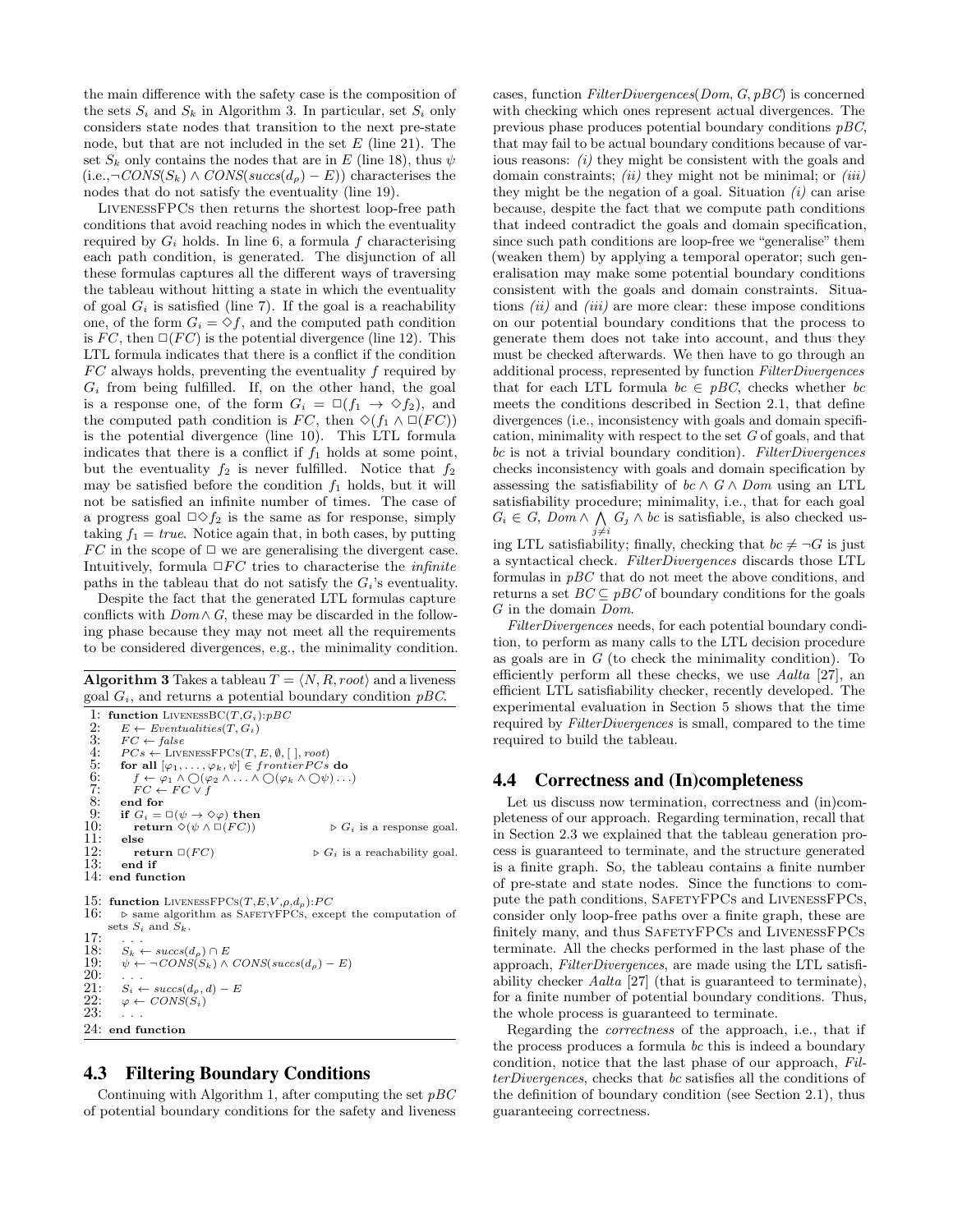Regarding completeness, i.e., that if there exists a divergence situation between the goals and the domain our process is able to produce it, the situation is different. Unfortunately our approach is not complete. Let us provide an example. Consider again goals  $\Box \bigcap p$  and  $\Diamond \neg p$ , used in Section 2.3 to illustrate a tableau. As we mentioned, these goals can be satisfied only when the eventuality  $\neg p$  is fulfilled in the first state, and in the rest of the trace  $p$  holds. So, if  $p$  holds in the initial state, the goals diverge. In fact,  $p$  is indeed a boundary condition, it meets the three properties defining it in Section 2.1. However, our approach cannot compute it, since we only produce formulas that contain at least one temporal operator. In fact, our approach will produce formulas  $\Box p$ ,  $\diamond p$  and  $\diamond (\neg p \land \bigcirc \neg p)$  as potential boundary conditions, none of which satisfy the boundary condition definition and thus are removed by FilterDivergences.

## 5. EVALUATION

In this section we evaluate our proposal, addressing the following research questions:

- RQ1 Is our approach well suited to detect divergences in goal specifications?
- RQ2 Are the boundary conditions computed by our approach more general than those derived by related techniques?
- RQ3 Does our approach apply to specifications that cannot be handled by related techniques?

To answer RQ1, we take various case studies from the literature on formal requirements specifications, that feature both safety and liveness goals, and evaluate our technique for computing divergences. Section 5.1 reports the results of analysing two case studies: the Elevator Controller [9] and the Rail Road Crossing System [5]. To answer RQ2, in Section 5.2 we briefly introduce the pattern-based approach to goal conflict detection from [44], and compare divergences computed using our approach against those obtained using the pattern-based one. To answer RQ3, in Section 5.3 we study a simplified version of the TCP protocol, whose goals do not correspond to any of the patterns of the previous approach from [44], to assess how our approach deals with them. Finally, in Section 5.4 we provide further examples, and discuss about the scalability of our approach and the succinctness of the computed boundary conditions.

These research questions are answered using a tool that we developed, that implements our tableau based goal conflict detection approach. The tableau generation and potential boundary conditions computation is implemented in Haskell, and employs a BDD library [6] to simplify expressions when path conditions are collected, while computing boundary conditions. Moreover, the tool integrates the LTL satisfiability checker Aalta [27], to efficiently perform all the SAT checks required by the FilterDivergences phase.

The tool, the specifications for all case studies, and a description of how to reproduce the experiments can be found in http://dc.exa.unrc.edu.ar/staff/rdegiovanni/ase2016. All the experiments were run on an Intel Core i5 4460 processor, 3.2Ghz, with 8Gb of RAM, running GNU/Linux (Ubuntu 15.04). For each case study we report the size of the constructed tableau (number of nodes and transitions), the number of computed potential boundary conditions, the number of resulting divergences, and the analysis time required for constructing the tableau and for the entire process. This information is summarised in Section 5.4.

# 5.1 Case Studies

We evaluate two case studies taken from the literature, the Elevator Controller introduced in [9], and a simplified version of the Rail Road Crossing System taken from [5].

## *5.1.1 Elevator Controller*

The Elevator Controller [9] has one sensor call to detect when a user has called the elevator, and one sensor *atfloor* that is set to true when the elevator reaches the floor where the user is waiting. In addition, the controller sends an open signal indicating the door must open. For simplification, we assume there is only one user that may call the lift at a time. The following goal and domain properties are elicited:

Goal: Achieve[OpenWhenCall]

FormalDef:  $\Box (call \rightarrow \Diamond (open))$ 

Domain: Maintain[DoorOpensWhenAtFloor] FormalDef:  $\square(\bigcirc(\mathit{open}) \rightarrow \mathit{atfloor})$ 

The goal OpenWhenCall indicates that the controller should respond to the user's calling by opening the door. The domain property DoorOpensWhenAtFloor captures the door's behaviour, indicating the door opens only when the elevator reaches the floor where the user is waiting. Our approach computes the following 2 potential boundary conditions:

- 1.  $\Diamond (call \land \neg affloor \land \neg open \land \bigcirc (open))$
- 2.  $\Diamond (call \land \Box(\neg open \lor (call \land \neg affloor \land \neg open \land \bigcirc(\neg open))))$

Condition 1 is computed for the safety case, while condition 2 is for the liveness goal. Only condition 2 meets the definition of divergence (condition 1 is inconsistent with the domain because the door will open in the next state, but the elevator is not at the floor where the user called it). This formula captures the scenarios in which the elevator has been called but the elevator will not be at the floor where it was called, and it will never open the door. The whole process to compute this boundary condition takes 0.80 seconds.

#### *5.1.2 The Rail Road Crossing System*

Consider now a simplified Rail Road Crossing System [5]. In this model, a train can approach and enter a crossing, captured by  $ta$  and  $tc$ , respectively. A car may also approach and enter the crossing, captured by ca and cc, respectively. The crossing gate may be opened  $(go)$  or closed  $(\neg go)$ . The following goals and domain properties are elicited:

Goal: Avoid[*Collision*] FormalDef:  $\Box \neg (tc \land cc)$ 

Goal: Maintain[ClosedGateWhenTrainApproaching] FormalDef:  $\square(ta \rightarrow \neg go)$ 

Domain property: TrainsNotStop FormalDef:  $\square(\bigcirc(tc) \leftrightarrow ta)$ 

Domain property: CarsCrossWhenGateIsOpened FormalDef:  $\square(\bigcirc(cc) \rightarrow ca \wedge go)$ 

Our tool computes 5 potential boundary conditions, with only one being a divergence, in 0.5 seconds. The identified divergence is the following:

1.  $\Diamond ((\neg cc \land qo \land ta) \lor (cc \land (\neg qo \land tc \lor qo \land (ta \lor tc))))$ 

This boundary condition reveals a few dangerous situations. A conflict arises if the gate is open when the train is approaching, and the car has not crossed yet. Other similar conflicting situation arise when the car is crossing at the same time as the train is approaching or crossing.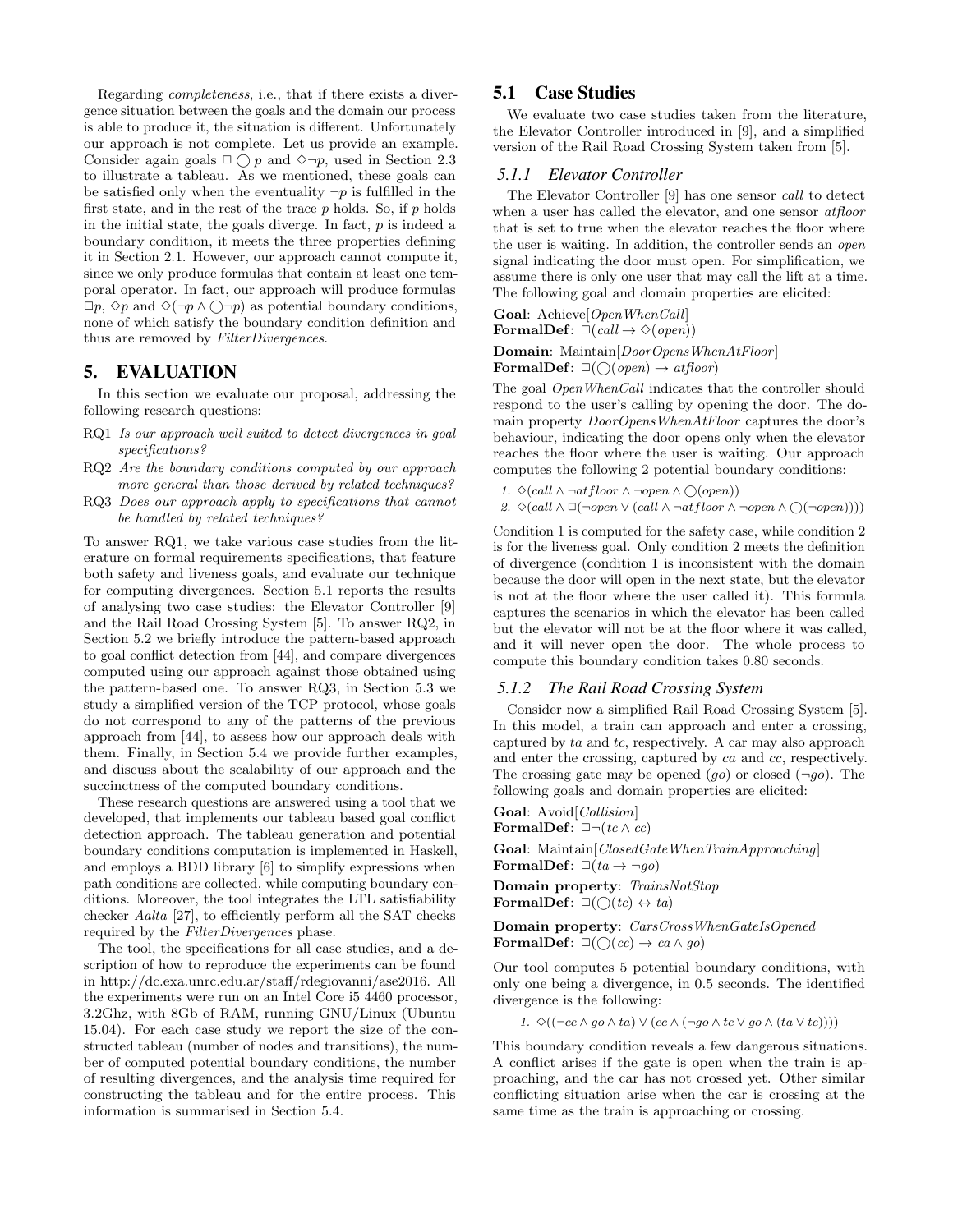## 5.2 Comparison with Divergence Patterns

We now compare our technique with the only previous formal approach to derive boundary conditions, presented in [44]. This previous approach requires matching goals against a set of pre-defined divergence patterns, for which divergence expressions are provided. To answer RQ2, we compare these divergences with those computed by our approach, when fed with the pre-defined patterns from [44]. Figure 3 summarises the three divergence patterns presented in [44], in which the goals and domain are specified in LTL.



Figure 3: Divergence Patterns from [44].

In the case of the Achieve-Avoid pattern, the following potential boundary conditions are produced, resulting all in divergences:

1. 
$$
\diamond (\neg P \land (\neg Q \land R \land S \lor Q \land (R \lor \neg S))
$$
  
\n
$$
\lor P \land (\neg Q \land R \lor Q \land (R \lor \neg S)))
$$
  
\n2. 
$$
\diamond (\neg P \land \neg Q \land R \land \neg S \land \bigcirc (P \lor Q \lor S))
$$
  
\n3. 
$$
\diamond (P \land \neg Q \land \neg R \land \bigcirc (\neg Q \land R \lor Q \land (R \lor \neg S)))
$$
  
\n4. 
$$
\diamond (P \land \Box((P \land \neg Q \land \neg R) \lor
$$
  
\n
$$
(\neg P \land \neg Q \land (\neg R \lor \neg S)) \lor
$$
  
\n
$$
(P \land \neg Q \land \neg R \land \bigcirc (\neg Q \land \neg R)) \lor
$$
  
\n
$$
(\neg P \land \neg Q \land R \land \neg S \land \bigcirc (\neg P \land \neg Q \land \neg S)))
$$

The entire process for computing and filtering the boundary conditions takes 0.43 seconds. Boundary conditions 1–3 are computed for the safety case, while the last condition is for the liveness goal. When we compare the pattern-based derived boundary condition  $\Diamond (P \land R)$  with those computed with our technique, we observe that the former *implies* our boundary condition 1 (but not vice versa). That is, boundary condition 1 is more general than that derived by the pattern. The mentioned implication has been verified using a simple LTL satisfiability check ( $f_1$  implies  $f_2$  iff  $f_1 \wedge \neg f_2$ is unsatisfiable). From the point of view of succinctness, clearly our boundary conditions, computed from loop-free path conditions in the tableau, are more complex and less readable than that derived by the pattern.

When applying our technique to the Retraction1 pattern, the approach computes the following potential boundary conditions, where 1 and 2 correspond to the safety case, and 3 to the liveness case:

1. 
$$
\diamond (\neg P \land Q)
$$
  
\n2.  $\diamond (P \land \neg Q \land \bigcirc (\neg P \land Q))$   
\n3.  $\diamond (P \land \Box ((\neg P \lor \neg Q) \lor (P \land \neg Q \land \bigcirc (\neg P \lor \neg Q))))$ 

The first two are discarded because they do not satisfy the minimality condition, while formula 3 is identified as a divergence. The whole boundary condition computation takes just 0.28 seconds. Again, our computed boundary condition is not as succinct as the pattern-based one. And also as in

the previous pattern, our computed boundary condition is more general than the pattern-based derived one (the pattern based boundary condition implies formula 3).

When applying our technique to the Retraction2 pattern, the tool computes the following potential boundary condition, which is a divergence:

1. 
$$
\Diamond ((\neg P \land Q \land \neg R) \lor (P \land (\neg Q \land \neg S \lor Q \land \neg R)))
$$

The whole divergence computation takes 0.48 seconds. Since this pattern does not consider liveness goals, the boundary conditions were computed for the safety case only. As with the previous patterns, formula 1 is implied by that derived by the Retraction2 pattern, and consequently, our approach is again more general.

Notice that for the Achieve-Avoid pattern our approach is able to produce boundary conditions that are not identified by the pattern. Thus, these characterise additional divergent cases, that can be very useful to engineers when analysing conflicting situations in goal specifications.

#### 5.3 An example not captured by patterns

Consider the TCP network protocol, which provides reliable in-order delivery of packets in packet based data transmission. For simplification, let us assume that the protocol can send one packet at a time, i.e., it waits for an acknowledgement (ack) before sending the next packet. Briefly, the following liveness goals are elicited for this protocol:

Goals: Achieve[DeliveredWhenSent] FormalDef:  $\Box(send \rightarrow (\neg ack \mathcal{U} \text{ delivered})$ )

Goals: Achieve[WaitACKBeforeSendAgain] FormalDef:  $\Box$ (delivered  $\rightarrow$  (¬send U ack))

Notice that this example cannot be matched to any of the above patterns. Our technique is able to analyse this specification, and computes, in 1.31 seconds, the following divergences:

1.  $\Diamond$ (send  $\land \Box$ ( $\neg$ ack  $\land$   $\neg$ delivered  $\lor$  send)  $\lor$  ack  $\land \neg$ delivered) ∨(¬ack ∧ ¬delivered ∧ send ∧ (¬ack ∧ (¬delivered ∨ send)  $\vee (ack \wedge \neg delivered))))$ 2.  $\Diamond$ (delivered ∧  $\Box$ (¬ack  $\lor$  (¬delivered ∧ send)

$$
\vee (\neg ack \wedge \neg delivered \wedge send \wedge \bigcirc (\neg ack \vee \neg delivered))))
$$

The first boundary condition evidences a divergence if, from a certain point onwards, after sending a packet, either the ack signal is never received, or it is received before the packet has been delivered. The second boundary condition indicates that the goals are divergent when a packet was delivered, but its corresponding ack is never received, or a new packet is sent before receiving the ack.

#### 5.4 Discussion

Let us briefly discuss about the scalability of our approach and the readability of our computed boundary conditions. Table 1 summarises for each case study the size of the constructed tableau (number of nodes and transitions), the number of computed potential boundary conditions (pBCs) and the resulting divergences (BCs), the analysis time required for constructing the tableau and for the entire process (in seconds). Moreover, to assess the readability of the BCs computed, we evaluate the succinctness of the boundary condition computed for each case study (we choose the biggest one, when multiple pBCs are computed). We measure the number of literals (Lit.), and the number of logical and temporal operators involved in the formula (L.Op. and T.Op.,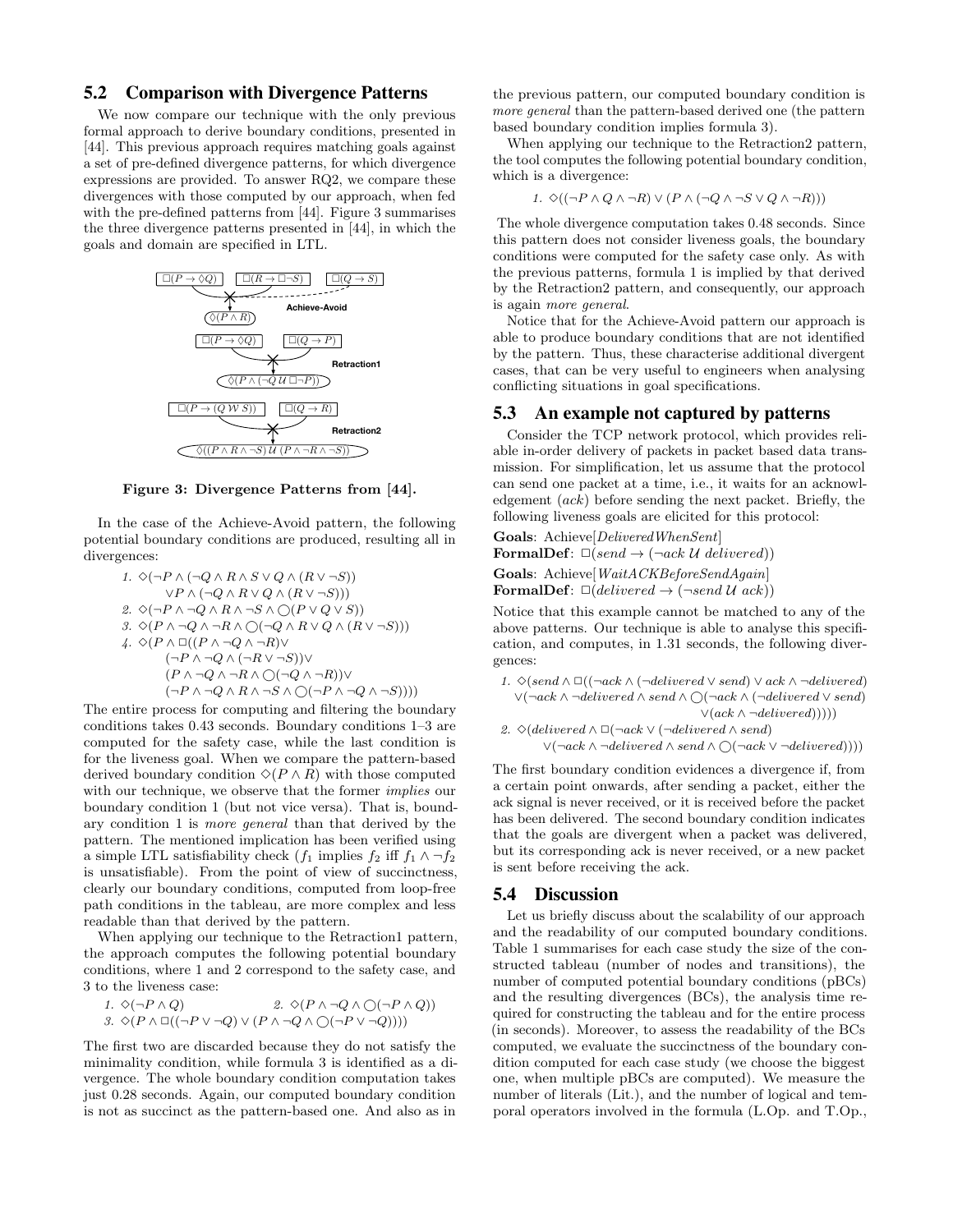resp.). We also consider additional, more complex, specifications, namely, the ATM [42], Telephone [13], and London Ambulance Service (LAS) [14] (3, 5 and 5 formulas, resp.).

Table 1: Scalability and Succinctness Summary

| Case                     | Tableau     | pBCs                             | <b>BC</b> Succinctness |       |                | Tableau | Total |
|--------------------------|-------------|----------------------------------|------------------------|-------|----------------|---------|-------|
| Study                    | nodes/trans | 'BCs                             | Lit.                   | L.Op. | T.Op.          | Time    | Time  |
| Elevator                 | 48<br>24    | $\overline{2}$                   | 6                      | 8     | 3              | 0.64    | 0.80  |
| <b>RRCS</b>              | 120<br>53   | 5                                | 9                      | 10    |                | 0.31    | 0.50  |
| TCP                      | 86<br>34    | $\overline{2}$<br>$\overline{2}$ | 14                     | 20    | 3              | 0.92    | 1.31  |
| ATM                      | 72<br>206   | 3<br>4                           | 13                     | 16    | 3              | 2.08    | 2.71  |
| Telephone                | 508<br>163  | 4                                | 13                     | 19    | $\overline{2}$ | 8.84    | 11.43 |
| LAS                      | 184<br>93   |                                  | 42                     | 58    |                | 11.58   | 11.68 |
| Achieve-Avoid            | 86<br>34    | 4<br>4                           | 17                     | 28    | 4              | 0.27    | 0.43  |
| Retraction1              | 24<br>12    | 3                                |                        | 11    | 3              | 0.02    | 0.20  |
| Reatraction <sub>2</sub> | 66<br>30    |                                  | 8                      | 12    |                | 0.45    | 0.48  |

Table 1 shows that almost all the analysis time is spent in constructing the tableau. We observe that this is more evident in the specifications that contain more liveness goals, as the TCP, ATM and Telephone case studies. This is due to the fact that removing the nodes that do not satisfy eventualities requires multiple visits to the tableau. Although we need to perform a more thorough scalability evaluation, the efficiency of our approach is promising, at least when analysing specifications that involve only safety goals, or a restricted number of liveness goals.

Table 1 also shows that the computed boundary conditions involve a considerable number of literals, logical and temporal operators, hindering their readability. This is, evidently, one of the most important issues we need to overcome to help the engineer in understanding the divergences computed and resolving the goal models.

#### 6. RELATED WORK

Various informal and semi-formal approaches have been proposed for detecting conflicts in requirements models [19, 23, 24]. In addition, formal methods for detecting inconsistency have also been proposed in [41, 21, 18, 11, 34, 10]. These approaches focus on logical inconsistencies only, or ontology mismatch. Other techniques for reasoning about inconsistencies based on abduction such as [36] consider generating explanations (in the form of conjunctions of ground literals) for strong inconsistencies in requirements expressed in quasi-classical logic. Our approach focuses on detecting weak inconsistencies and automatically generating general LTL expressions that characterise situations in which inconsistencies may arise. Techniques such as [18], perform consistency checks for requirements expressed as conditional scenarios as a precursor for model synthesis. These consistency checks would identify inconsistency between two enabled charts. Our work on the other hand focuses on finding a characterisation for enabling conditions that could lead to an inconsistency. Conflicts in non-functional requirements have also been considered in [28, 29, 22]. For instance, [29] proposes a catalogue of conflicts, categorising these (pairwise) according to the frequency in which they occur together.

In [13], an approach for detecting conflicts between feature descriptions expressible in LTL is presented. It focuses on strong conflicts (i.e., mutually inconsistent features), applies to features of the form  $p \to q \mathcal{U}$   $(r \vee d)$ , and uses a model checker for the conflict check. Our approach focuses on identifying weak conflicts, characterising them by boundary conditions, and is applicable to a wider class of LTL formulas.

The technique presented in [3] combines model checking and machine learning to automatically generate a set of obstacle conditions with respect to goals and domain properties expressed in LTL. It supposes however that each goal is satisfiable within its domain, and focuses on identifying the conditions under which the goal and domain may be inconsistent. It does not handle situations that arise because the goals themselves are inconsistent with one another.

The resolution of conflicts has been the subject of recent work, e.g., [12, 32]. The technique proposed in [32] makes use of argumentation patterns to elicit, compose and relate stakeholders beliefs. The technique assumes conflicts have already been elicited, and calculates an inconsistency score between beliefs and goals (described informally). These scores are then used as a guide for engineers as to which goals to resolve. Approaches like [40] propose methods that generate consistency specifications by construction, eliminating the need for detection. The problem of detecting inconsistency in specifications is related to that of vacuity detection [26, 17]. The latter may be a result of the former though inconsistency detection cannot be reduced to a vacuity check. It is also somewhat related to that of detecting overconstrained specifications. For instance, [39] proposes an algorithm for extracting a core set of assertions that cause an inconsistency in an Alloy model. The method assumes that inconsistency is already known to exist. Our method however attempts to find the assertion (i.e.,  $BC$ ) that would lead to the inconsistency. It also relates to that of realisability of specifications, e.g., [38, 7], in that conflicting goals may lead to unrealisable requirements.

## 7. CONCLUSION AND FUTURE WORK

Detecting inconsistencies early on in the requirements engineering process helps avoiding costly software repairs, and also supports systematic requirements' elicitation and verification activities. This paper presents a novel approach for detecting divergences in goal specifications, and generating boundary conditions that characterise the cases under which a strong inconsistency could potentially arise. To the best of our knowledge, our approach is the first fully automated technique for computing goal conflicts that applies both to safety and to a wide range of liveness goals, specified in LTL. Our tableau-based method is guaranteed to produce correct results and to terminate. Our approach computes more general formulas than previous, related techniques. However, as our boundary conditions are automatically produced from tableau paths that lead to inconsistencies, they are often longer and less comprehensible in some cases than the more compact ones derived from patterns.

The presented work opens various lines for future work. For instance, a source of incompleteness of our approach is related to the way we interpret divergent tableau paths, applying a kind of generalisation through the application of temporal operators. We are studying alternative, stronger ways of dealing with these divergent paths, to be able to identify more boundary conditions. We are also considering the use of inductive learning techniques to support the inference of more generalised expressions.

Our approach relies on a tableaux construction; we plan to study more efficient tableau procedures, e.g., [16], to increase our technique's efficiency. We also plan to exploit tableaux structures for other problems related to requirements specifications, such as obstacle condition identification [45].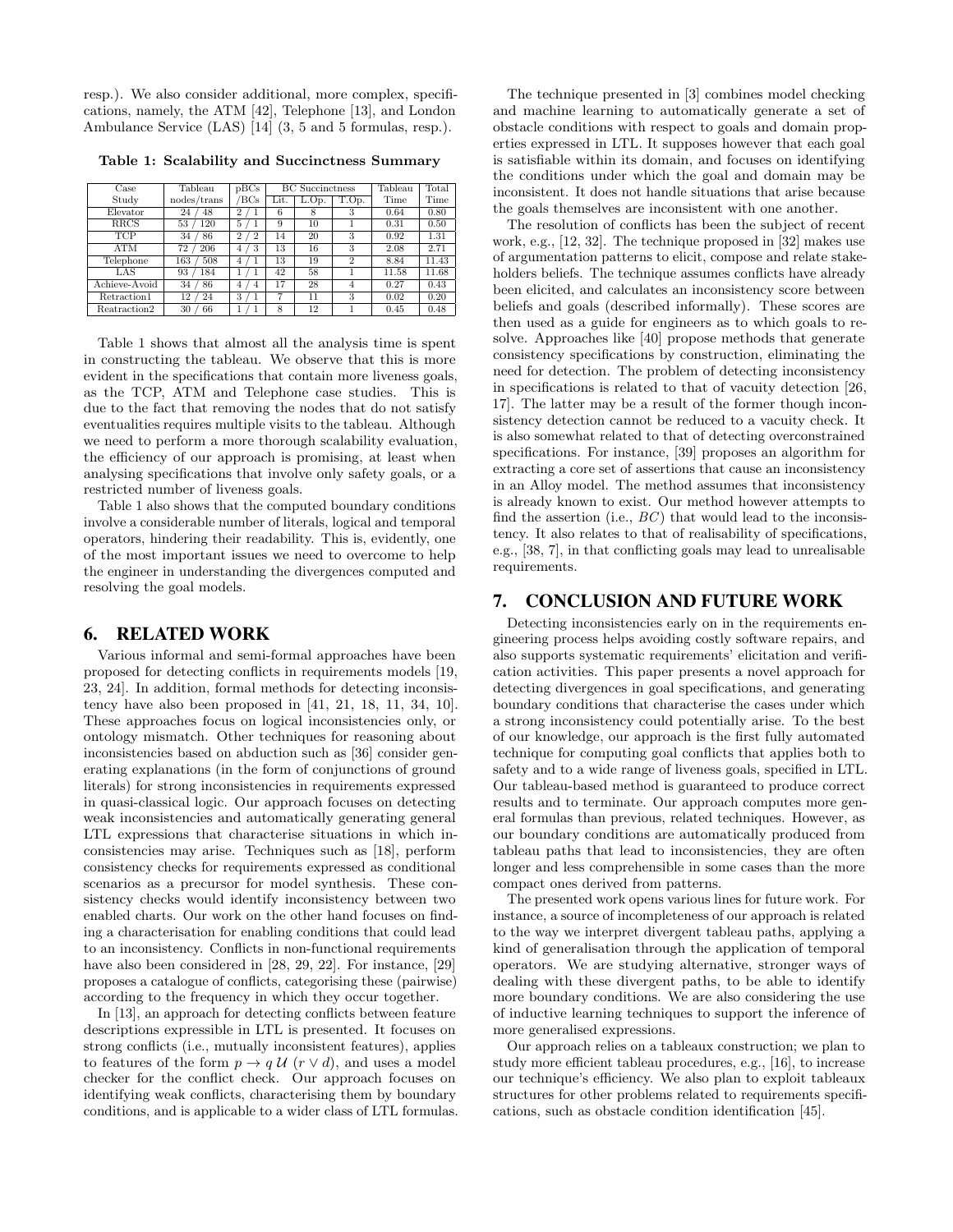## 8. REFERENCES

- [1] IEEE recommended practice for software requirements specifications. IEEE Std 830-1998, pages 1-40, 1998.
- [2] Dalal Alrajeh, Jeff Kramer, Alessandra Russo, and Sebastián Uchitel. Learning operational requirements from goal models. In Proceedings of the 31st Intl. Conf. on Software Engineering, ICSE '09, pages 265–275, Washington, DC, USA, 2009. IEEE Computer Society.
- [3] Dalal Alrajeh, Jeff Kramer, Axel van Lamsweerde, Alessandra Russo, and Sebastián Uchitel. Generating obstacle conditions for requirements completeness. In ICSE, pages 705–715, 2012.
- [4] Ana I. Anton. Goal Identification and Refinement in the Specification of Software-based Information Systems. PhD thesis, Atlanta, GA, USA, 1997. UMI Order No. GAX97-35409.
- [5] Adrian Beer, Stephan Heidinger, Uwe Kühne, Florian Leitner-Fischer, and Stefan Leue. Symbolic causality checking using bounded model checking. In Proc. of the 22nd Intl. Sym. on Model Checking Software, pages 203–221, 2015.
- [6] Randal E. Bryant. Graph-based algorithms for boolean function manipulation. IEEE Trans. Computers, 35(8):677–691, 1986.
- [7] A. Cimatti, M. Roveri, V. Schuppan, and A. Tchaltsev. Diagnostic information for realizability. In Proc. of the 9th Intl. Conf. on Verification, Model Checking, and Abstract Interpretation, pages 52–67, 2008.
- [8] Renzo Degiovanni, Dalal Alrajeh, Nazareno Aguirre, and Sebastián Uchitel. Automated goal operationalisation based on interpolation and sat solving. In ICSE, pages 129–139, 2014.
- [9] Matthew B. Dwyer, George S. Avrunin, and James C. Corbett. Patterns in property specifications for finite-state verification. In ICSE, pages 411–420, 1999.
- [10] Christian Ellen, Sven Sieverding, and Hardi Hungar. Detecting consistencies and inconsistencies of pattern-based functional requirements. In Proc. of the 19th Intl. Conf. on Formal Methods for Industrial Critical Systems, pages 155–169, 2014.
- [11] Neil A. Ernst, Alexander Borgida, John Mylopoulos, and Ivan J. Jureta. Agile requirements evolution via paraconsistent reasoning. In Proc. of the 24th Intl. Conf. on Advanced Information Systems Engineering, pages 382–397, 2012.
- [12] Alexander Felfernig, Gerhard Friedrich, Monika Schubert, Monika Mandl, Markus Mairitsch, and Erich Teppan. Plausible repairs for inconsistent requirements. In IJCAI, pages 791–796, 2009.
- [13] Amy P. Felty and Kedar S. Namjoshi. Feature specification and automated conflict detection. ACM TOSEM, 12(1):3–27, 2003.
- [14] A. Finkelstein and J. Dowell. A comedy of errors: The london ambulance service case study. In Proceedings of the 8th International Workshop on Software Specification and Design, IWSSD '96, pages 2–, Washington, DC, USA, 1996. IEEE Computer Society.
- [15] Paolo Giorgini, John Mylopoulos, and Roberto Sebastiani. Goal-oriented requirements analysis and reasoning in the tropos methodology. Engineering

Applications of Artificial Intelligence, 18(2):159 – 171, 2005.

- [16] Valentin Goranko, Angelo Kyrilov, and Dmitry Shkatov. Tableau tool for testing satisfiability in ltl: Implementation and experimental analysis. Electronic Notes in Theoretical Computer Science, 262:113–125, 2010.
- [17] Arie Gurfinkel and Marsha Chechik. Robust vacuity for branching temporal logic. ACM Trans. on Computational Logic, 13(1):1–32, 2012.
- [18] David Harel, Hillel Kugler, and Amir Pnueli. Synthesis revisited: Generating statechart models from scenario-based requirements. In Formal Methods in Software and Systems Modeling: Essays Dedicated to Hartmut Ehrig on the Occasion of His 60th Birthday, pages 309–324, 2005.
- [19] J.H. Hausmann, R. Heckel, and G. Taentzer. Detection of conflicting functional requirements in a use case-driven approach. In ICSE, pages 105–115, 2002.
- [20] Sebastian J.I. Herzig and Christiaan J.J. Paredis. A conceptual basis for inconsistency management in model-based systems engineering. Procedia CIRP, 21:52  $-57, 2014.$
- [21] Anthony Hunter and Bashar Nuseibeh. Managing inconsistent specifications: Reasoning, analysis, and action. ACM TOSEM, 7(4):335–367, 1998.
- [22] I. J. Jureta, A. Borgida, N. A. Ernst, and J. Mylopoulos. Techne: Towards a new generation of requirements modeling languages with goals, preferences, and inconsistency handling. In Proc. of the 18th IEEE International Requirements Engineering Conference, pages 115–124, 2010.
- [23] M. Kamalrudin. Automated software tool support for checking the inconsistency of requirements. In ASE, pages 693–697, 2009.
- [24] Massila Kamalrudin, John Hosking, and John Grundy. Improving requirements quality using essential use case interaction patterns. In ICSE, pages 531–540, 2011.
- [25] J. Kramer, J. Magee, and M. Sloman. CONIC: An integrated approach to distributed computer control systems. In IEE Proc., Part E 130, pages 1–10, 1983.
- [26] Orna Kupferman and Moshe Y. Vardi. Vacuity detection in temporal model checking. In Proc. of the 10th IFIP WG10.5 Advanced Research Working Conf. on Correct Hardware Design and Verification Methods, pages 82–98, 1999.
- [27] Jianwen Li, Yinbo Yao, Geguang Pu, Lijun Zhang, and Jifeng He. Aalta: an LTL satisfiability checker over infinite/finite traces. In Proceedings of the 22nd ACM SIGSOFT International Symposium on Foundations of Software Engineering, (FSE-22), Hong Kong, China, November 16 - 22, 2014, pages 731–734, 2014.
- [28] C. L. Liu. Ontology-based conflict analysis method in non-functional requirements. In Proc. of the 9th IEEE/ACIS Intl. Conf. on Computer and Information Science, pages 491–496, 2010.
- [29] Dewi Mairiza and Didar Zowghi. Constructing a catalogue of conflicts among non-functional requirements. In Proc. of the Intl. Conf. Evaluation of Novel Approaches to Software Engineering, pages 31–44, 2011.